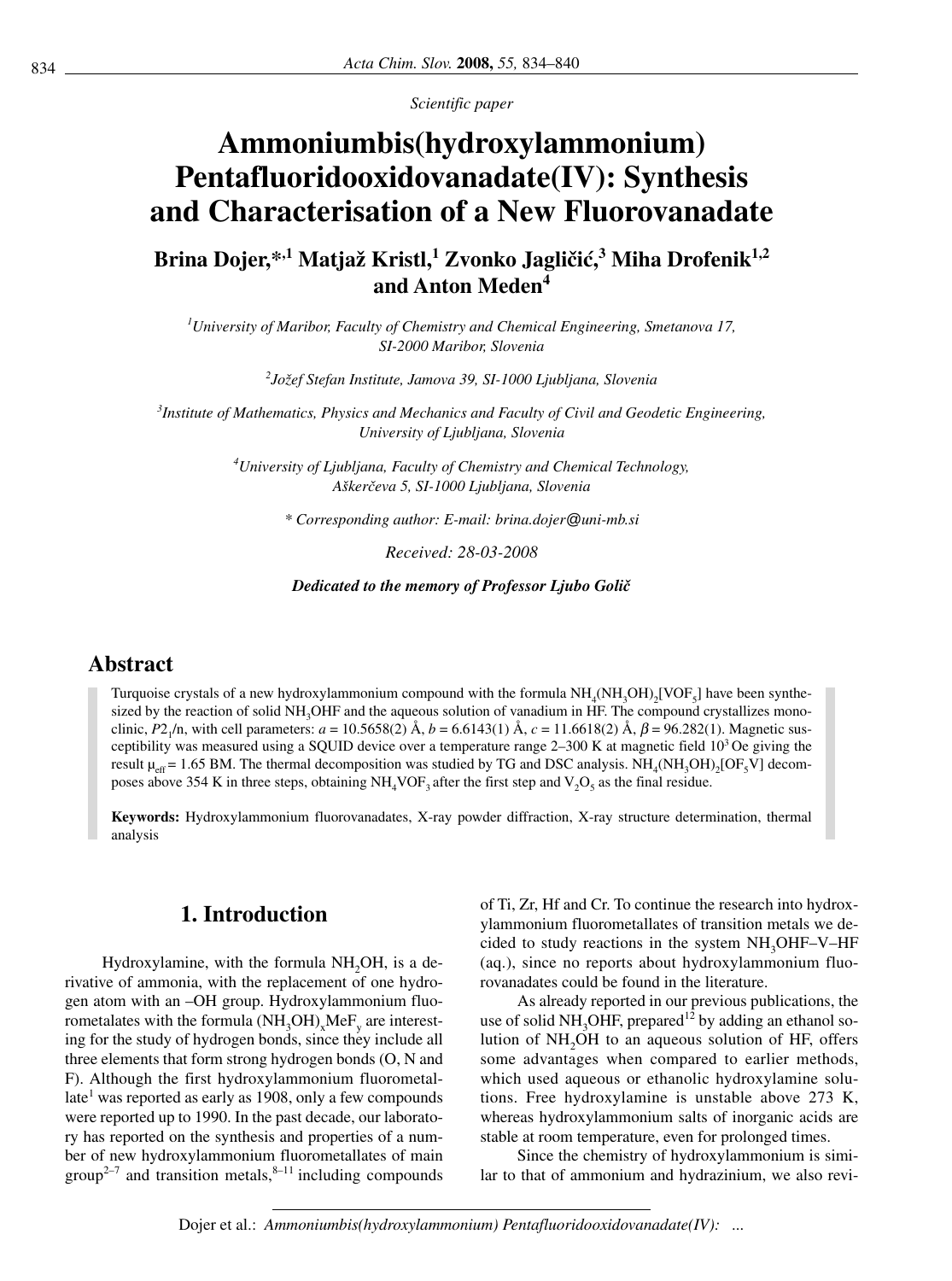wed publications reporting the fluorovanadates of ammonium and hydrazinium: Slivnik et al.<sup>13</sup> reported the first preparation of a hydrazinium fluorovanadate,  $(N_2H_5)_2VF_6$ , and its chemical analysis. The same group later reported<sup>14</sup> the synthesis and characterization of  $N_2H_6VF_5$  and conducted thermal analyses on both compounds<sup>15</sup>. Two more vanadium compounds, i.e.,  $(N_2H_5)$ ,  $VF_5 \cdot H_2O$  and  $(N_2H_5)$ ,  $VF<sub>5</sub>$ , were reported by Rahten and Milićev<sup>16</sup> in 1997, including a detailed thermal analysis.

Among the ammonium complexes of that type,  $(NH_A)_{3}VF_{6}$ ,  $(NH_A)_{2}VF_{5}$  and  $NH_AVF_A$  have been known for a long time,<sup>17</sup> while the thermal analysis of  $(NH_4)_3VF_6$ was studied by Bukovec and Šiftar.<sup>18</sup> The synthesis of ammonium hexafluorovanadate (V),  $NH<sub>4</sub>VF<sub>6</sub>$  in reaction between  $(N_2H_5)_3VF_6$  and excess  $XeF_2$  has been reported by Žemva et al<sup>19</sup>. Besides ammonium fluorovanadates, there are also some known fluorooxovanadates(V), e.g.  $(NH_4)$ <sub>3</sub>VO<sub>2</sub>F<sub>4</sub>, reported by Buchholz et al.,<sup>20</sup> and three ammonium fluorooxovanadates(IV) –(NH<sub>4</sub>)<sub>3</sub>VOF<sub>5</sub>, (NH<sub>4</sub>)<sub>2</sub>  $VOF<sub>4</sub>$  and  $(NH<sub>4</sub>)$ ,  $VOF<sub>4</sub> \cdot H<sub>2</sub>O$  – which were reported by Demšar and Bukovec, including their thermal analyses in inert and oxidising atmospheres.<sup>21</sup>

### **2. Experimental**

**Synthesis:**  $NH_4(NH_3OH)_2[VOF_5]$  was synthesized using vanadium powder (Aldrich), hot 40% HF (Merck) and solid  $NH<sub>3</sub>OHF$ . The last of these was isolated in an ethanolic solution by the reaction of solid hydroxylammonium chloride with sodium ethylate.<sup>12</sup> NH<sub>2</sub>OH has been added to HF, and then cooled to 273 K. White crystals of NH<sub>3</sub>OHF were obtained, filtered off, dried and the product was used for further synthesis.

Calculated amounts of NH<sub>3</sub>OHF were dissolved (the molar ratios NH<sub>3</sub>OHF: V varied from  $1:1$  to  $4:1$ ) in a solution of 40% HF and vanadium. Turquoise crystalline phase was obtained after the evaporation of the solvent at room temperature.

**Methods of characterization:** Hydroxylammonium was determined by titration<sup>22</sup> with  $KMnO<sub>4</sub>$  and fluorine with a fluoride-sensitive electrode with direct calibration, using a TISAB IV buffer to provide a constant background ionic strength. Vanadium was determined by gravimetric methods. Thermal analysis (TG and DSC) was carried out on a METTLER TA 4000 system in the temperature ranges 310–973 K (TG) and 310–673 K (DSC) in air and nitrogen flow (100 mL/min) with a heating rate of 10 K/min, using  $AI_2O_3$  (TG) and gold crucibles (DSC).

The X-ray powder diffraction data for the products were collected with an AXS Bruker/Siemens D5005 diffractometer using Cu $K_{\alpha1}$  radiation at 293 K. The samples were finely ground, placed on a silicone-crystal holder and measured in the range  $10^{\circ} < 2\theta < 70^{\circ}$  with a step

0.0358° and a scanning speed of 1s/step. The obtained data were analyzed using the EVA program and the PDF datafile. $^{23}$ 

**Magnetic measurements**: the magnetic susceptibility of the sample was measured using a superconducting quantum interference device Quantum Design MPMS-XL-5 (SQUID). The data were collected from a 0.0653g sample over the temperature range 2–300 K in a magnetic field of  $10<sup>3</sup>$  Oe. The diamagnetic corrections were made for the  $NH_{4}(NH_{2}OH)_{2}[OF_{5}V]$  using Landolt–Börnstein Tables.<sup>24</sup> The relation for the corrected susceptibility was  $\chi_{\text{M}} = \chi_{\text{exp}} - \chi_{\text{Di}}$  where  $\chi_{\text{Di}} = -113 \cdot 10^{-6}$  emu/mol.

**X-ray structure determination:** Diffraction data for  $NH_{4}(NH_{3}OH)_{2}[VOF_{5}]$  were collected on a Nonius KAPPA CCD diffractometer at room temperature (293  $\pm$ ) 2K) using  $M \circ K_{\alpha}$  radiation. Details of the crystal data, data collection and refinement are given in Table 1.

The structure was solved with the heavy atom method. The hydrogen atoms were located by using difference Fourier synthesis and included in the refinement with positional parameters and individual isotropic displacement parameters. One of the hydroxylammonium ions was found to be disordered and its treatment is explained in detail in the following section. Full-matrix least-squares refinement on *F* with anisotropic displacement parameters of all non-hydrogen atoms and the Regina<sup>25</sup> weighting scheme was applied. The *Xtal3.4*<sup>26</sup> system of crystallographic programs was used for the reduction of data, structure refinement and interpretation as well as the thermal ellipsoids plot. *ATOMS*<sup>27</sup> was used to produce molecular graphics.

#### **3. Results and Discussion**

A new compound with the formula  $NH<sub>4</sub>(NH<sub>3</sub>OH)$ <sub>2</sub> [VOF $_{5}$ ] was obtained. The chemical analysis of a typical product gave the following results: 7.1%  $NH_4^+$  (calc. 7.3%), 26.8% NH<sub>3</sub>OH<sup>+</sup> (calc. 27.4%), 20.5% V<sup>+4</sup> (calc. 20.6), and 38.8% F– (calc. 38.3%).

The  $\chi$  vs. T curve, Figs 1, shows a typical Curie-Weiss behaviour. The susceptibility curve can be fitted to the Curie-Weiss law  $\chi_M = C / (T + \theta)$ , where C is the Curie constant, T is the temperature and  $\theta$  is the Weiss constant. The best nonlinear plot fitting to the susceptibility data yields  $C_M$  = 0.341 emu K/mol and  $\theta$  = -0.18 K.

Since the magnitude of Weiss constant  $θ$  is lower than 1 K, the interaction energy between the magnetic moments is considered to be small. Thus, there is neither anti-ferromagnetic nor ferromagnetic ordering in the temperature range for the experimental data. The  $\mu_{\text{eff}}$  from the value of Curie constant is  $1.65\mu_B$ .

This value is lower as the spin-only moment (1.73  $\mu_B$ ) expected for an isolated V<sup>4+</sup> ion. However, when the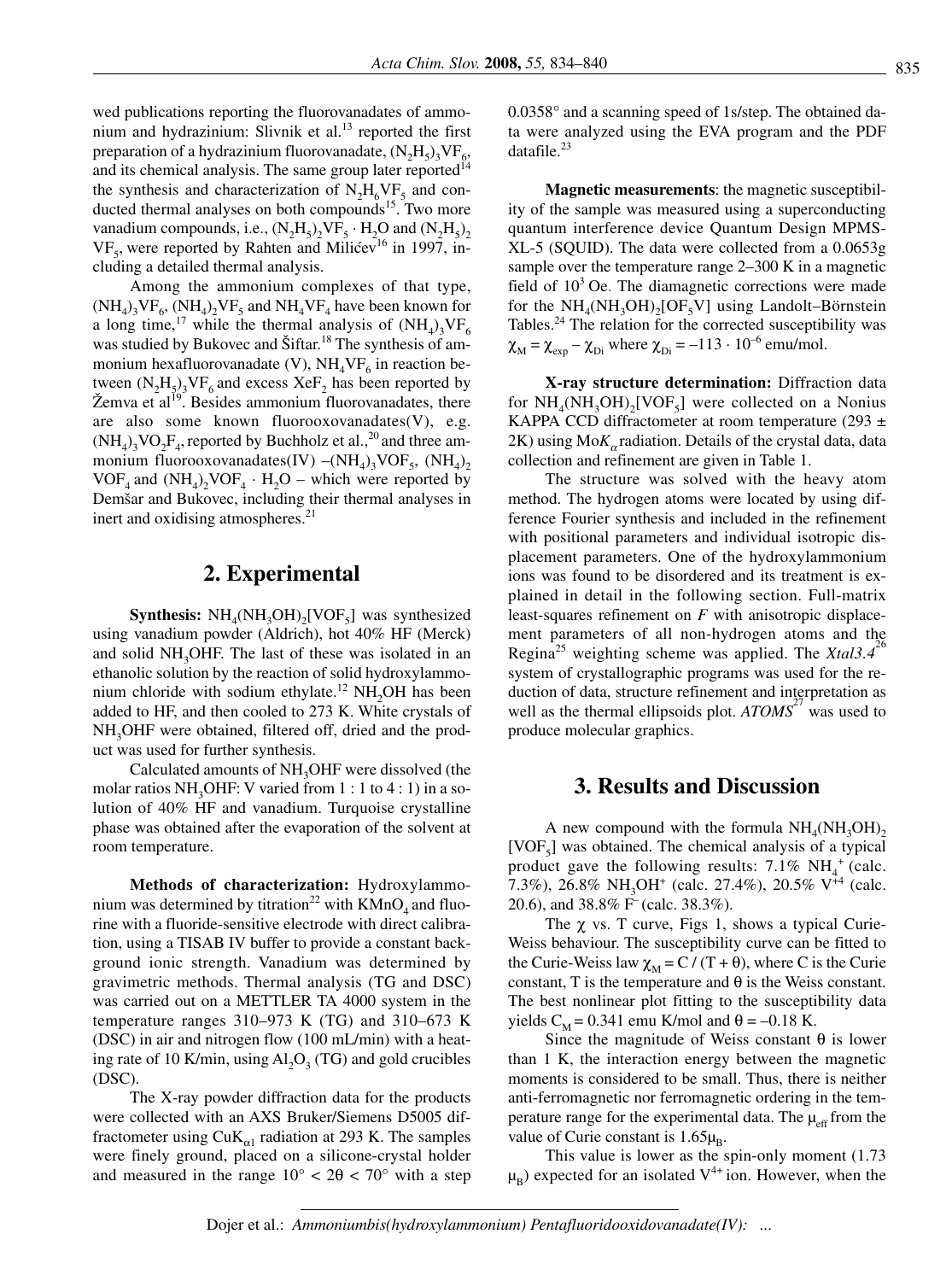| Crystal data                                                  |                                                            |  |  |
|---------------------------------------------------------------|------------------------------------------------------------|--|--|
| $NH_4(NH_3OH)_2[VOF_5]$                                       | $D_x = 2.024$ Mg m <sup>-3</sup>                           |  |  |
| $M_r = 248.09$                                                | Mo $K_{\alpha}$ radiation                                  |  |  |
| Monoclinic, $P2_1/n$                                          | Cell parameters from 1182 reflections                      |  |  |
| $a = 10.5658(2)$ Å                                            | $\theta = 2.55 - 27.48^{\circ}$                            |  |  |
| $b = 6.6143(1)$ Å                                             | $\mu = 1.294$ mm <sup>-1</sup>                             |  |  |
| $c = 11.6618(2)$ Å                                            | $T = 293(2)$ K                                             |  |  |
| $\beta = 96.282(1)^{\circ}$<br>$V = 810.10(2)$ Å <sup>3</sup> | Prism, turquoise                                           |  |  |
|                                                               | $0.31 \times 0.25 \times 0.18$ mm                          |  |  |
| $Z = 4$                                                       | $0.672 < T$ (transmission factor) < 0.788                  |  |  |
| Data collection                                               |                                                            |  |  |
| Nonius KAPPA CCD                                              |                                                            |  |  |
| $\omega$ scans                                                | $R_{\rm int} = 0.031$                                      |  |  |
| Absorption correction:                                        | $\theta_{max} = 27.48^{\circ}$                             |  |  |
| multi-scan(DENZO-SMN)                                         | $h = -13 \rightarrow 13$                                   |  |  |
| 1434 measured reflections                                     | $k = -8 \rightarrow 8$                                     |  |  |
| 1849 independent reflections                                  | $l = -15 \rightarrow 15$                                   |  |  |
| 1633 reflections with $I > 2.0\sigma(I)$                      |                                                            |  |  |
| Refinement                                                    |                                                            |  |  |
| Software: $X$ tal 3.4 <sup>26</sup>                           | <i>Weighting scheme</i> = $Regina25$                       |  |  |
| Refinement on F                                               |                                                            |  |  |
| $R = 0.025$                                                   | $(\Delta/\sigma)_{max} = 0.052$                            |  |  |
| $wR = 0.020$                                                  | $\left(\varDelta\!\!\right/\sigma\!\!\left)_{aver}=0.0015$ |  |  |
| $S = 1.0029$                                                  | $\Delta\rho_{max} = 0.68 \text{ eA}^{-3}$                  |  |  |
| 1633 reflections                                              | $\Delta \rho_{min} = -0.67 \text{ eA}^{-3}$                |  |  |
| 167 parameters                                                |                                                            |  |  |
| 10 restraints                                                 |                                                            |  |  |

**Table 1**. Crystal data, data collection and refinement summary

ion is embedded in the crystal field the additional energy levels, which may be populated in accordance with the Boltzmann energy distribution, must be taken into the account. In our case the magnetic moment is independent of the temperature, and the population distribution does not change much in the measured temperature range.

Thus, the difference between the lowest populated energy level and others is  $\Delta E$ <sub>a</sub> >> kT. On the other hand, the Brillouin function fit on Fig. 1b indicates that the Landé factor  $g < 2$ , suggesting a deviation from a pure spin magnetic moment.

The susceptibility for an isolated ion is given by the relation  $\chi = Ng^2 \mu_B^2 S(S+1)/3kT$  and consequently C = 0,125 g<sup>2</sup> S(S+1) [emu K/mol], here  $\mu_B = 9.273 \times 10^{-24}$  J/T, S is the spin,  $k_B = 1.3805 \times 10^{-23} J/\tilde{K}$ , N is the Avogadro number, g is the spectroscopic splitting factor, and T the absolute temperature. Using this equation and setting  $g =$ 1.9, the value obtained from Brillouin plot, one obtains for the Curie constant C a value of 0.338 emu K/mol and the



**Figure 1. a**) Molar susceptibility *χ* as a function of temperature measured in magnetic field 0,1 T for the NH<sub>4</sub>(NH<sub>3</sub>OH)<sub>2</sub>[VOF<sub>5</sub>]. Full line represents a Curie-Weiss fit. Inverse susceptibitilty  $\chi^{-1}$  is linear with T (inset) showing paramagnetic behaviour. **b**) Magnetization M at a constant temperature 2 K as a function of magnetic field H follows a Brillouin function (full line).

Dojer et al.: *Ammoniumbis(hydroxylammonium) Pentafluoridooxidovanadate(IV): ...*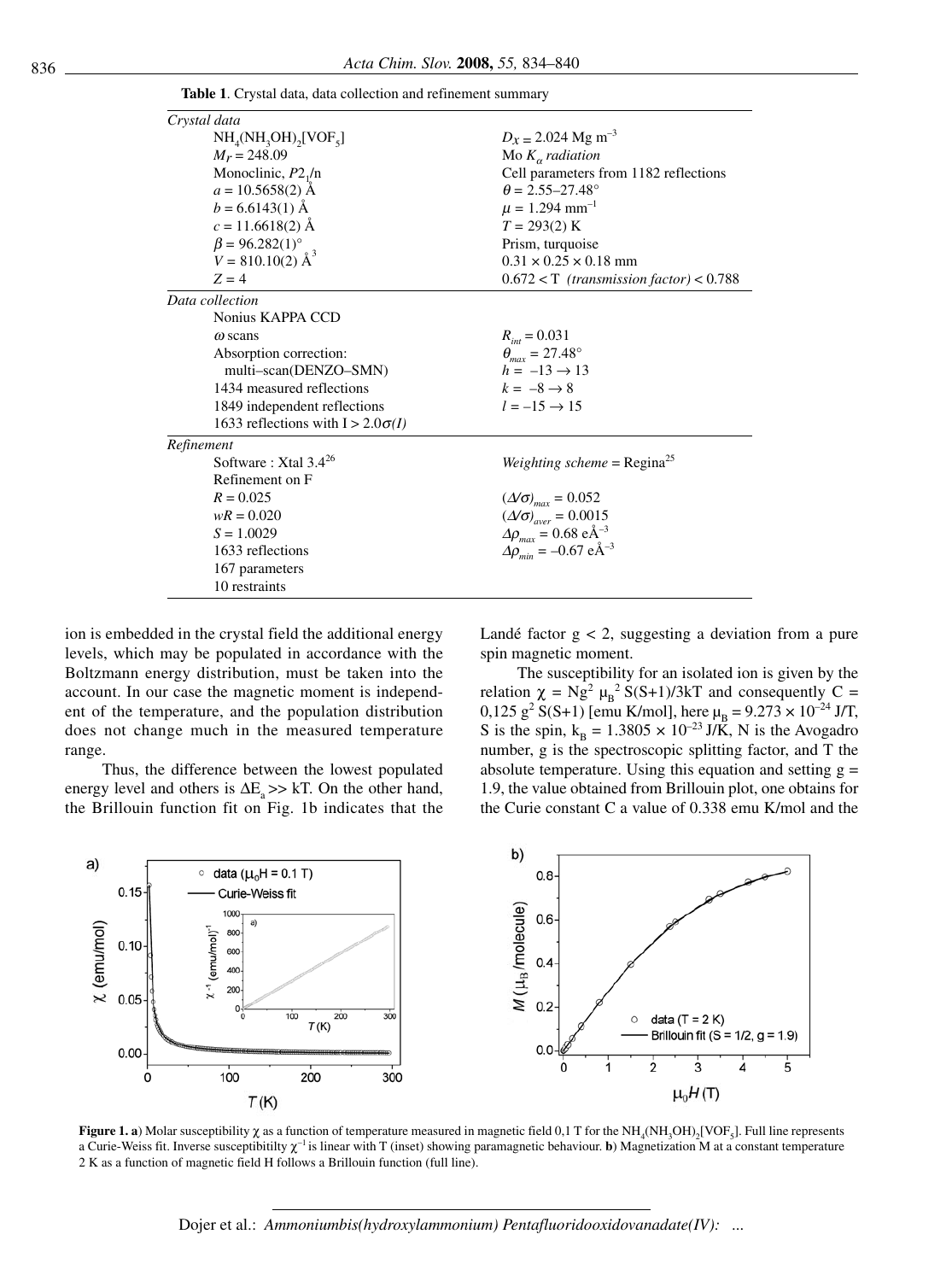corresponding magnetic moment  $\mu_{\text{eff}} = 2.828 \text{ C}^{1/2} = 1.64$  $\mu_B$ . This value is close to the measured value and indicates an orbital contribution to the  $V^{4+}$  magnetic moment. The magnetic measurements indicate that the oxidation sate of vanadium in the compound is 4+.

On the other hand the bond valence sum for vanadium was calculated as reported by Brese and O'Keeffe using the relation  $v_{ij} = \exp [(R_{ij} - d_{ij})/b]$  where  $d_{ij}$  is the bond length, b is constant equal to  $0.\overline{37}$  and  $R<sub>ii</sub>$  is the bond valence parameter from Ref. 27. The bond – valence sum should be approximately equal to the valence of the cation examined and is given by  $V_{ii} = \chi V_{ii}$ . The bond – valence sum calculated for vanadium using the bond - valence parameters  $R(V^{4+})$  was 3.99 what is close to the expected value, in agreement with magnetic measurements and supports the finding of the structure analysis.



**Figure 2.** Thermal analysis of  $NH<sub>4</sub>(NH<sub>3</sub>OH)<sub>2</sub>[VOF<sub>5</sub>]: TG = Ther$ mogravimetric analysis, DSC = Differential Scanning Calorimetry

The thermal decomposition of the compound in a nitrogen atmosphere is shown on Figure 2. The small initial drift on the TG curve can be attributed to the loss ob adsorbed water and HF. The onset point of thermal decomposition of the title compound is at 354 K. Up to 368 K the sample loses 44.2% of its starting mass with a peak temperature at 356 K. The DSC curve shows a significant exothermic peak at the same temperature. In the second temperature interval between 368 K and 668 K the sample loses another 22.8% of its mass. At 673 K, 67% of the initial mass is lost and the mass of the residue does not change anymore.

The products of the thermal decomposition at different temperatures and the final residue were identified by X–ray powder diffraction. The diffraction patterns are shown in Figure 3. At 363 K, after the first significant decomposition step, the diffraction pattern shows that the prevalent product is  $NH<sub>4</sub>VOF<sub>3</sub>$  (JPCSD card No. 00–041–0653) with some traces of  $(NH<sub>4</sub>)$ <sub>2</sub>VOF<sub>5</sub> (JPCSD) card No. 00–034–0882). The measured mass loss in the first step ( $\Delta m_{\text{meas}} = 44.2\%$ ) is in good agreement with the value, calculated for the decomposition of  $NH<sub>4</sub>$  $(NH_3OH)_2[VOF_5]$  to  $NH_4VOF_3(\Delta m_{calc.} = 42.8\%)$ . The reaction can be described by the equation:

 $3NH_4(NH_3OH)_2[VOF_5] \rightarrow$  $3NH_4VOF_3 + 2 NH_4F + 4HF + 2N_2 + 6H_2O$ 

Pure  $(NH_4)$ <sub>3</sub>VOF<sub>5</sub> could not be obtained by thermal decomposition, even by lowering the heating rate down to 2 K/min. At 573 K, only  $NH<sub>4</sub>VOF<sub>3</sub>$  could be observed and



**Figure 3.** X–ray diffraction patterns of NH<sub>4</sub>(NH<sub>3</sub>OH)<sub>2</sub>[VOF<sub>5</sub>] (lowest) and the products of thermal decomposition at different temperatures. ( $\triangle$ )  $NH_4VOF_{3,}$  ( $\bullet$ ) ( $NH_4$ )<sub>3</sub>VOF<sub>5</sub>, ( $\nabla$ ) V<sub>2</sub>O<sub>5</sub>.

Dojer et al.: Ammoniumbis(hydroxylammonium) Pentafluoridooxidovanadate(IV): ...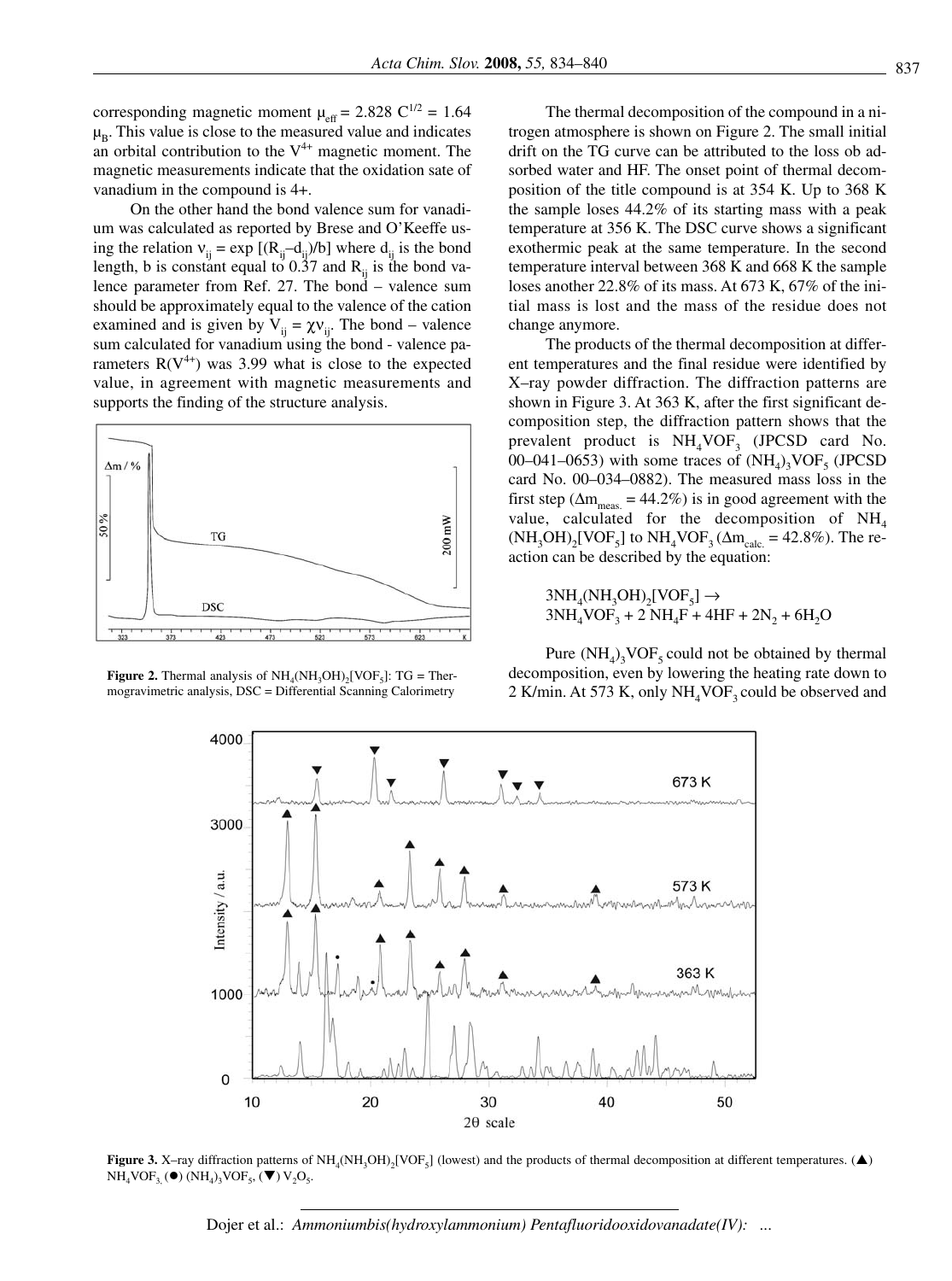the final residue at 673 K could be identified as pure  $V_2O_5$ (JPCSD card No. 00–041–1426). This result suggests that oxidation of V takes place during the heating. The overall measured mass loss ( $\Delta m_{\text{meas}} = 67.0\%$ ) is somewhat higher than the calculated value ( $\Delta m_{calc} = 63.3\%$ ) for the decomposition of  $NH_4(NH_3OH)_2[VOF_5]$  to  $V_2O_5$ , the difference can be attributed to the loss of traces of adsorbed water and HF during the initial stages of the decomposition.

The results show some differences, compared to the thermal decomposition of other hydroxylammonium fluorometallates, such as hydroxylammonium fluorotitanates, -zirconates, -hafnates, -galates, and germanates, which decompose at higher temperatures (onset temperatures between 378 and 398 K) and yield metal fluorides as the final residue when heated in nitrogen flow. Hydoxylammonium fluoroindate decomposes<sup>4</sup> into a mixture of InF<sub>2</sub> and InOF while the final product of the thermal analysis of hydroxylammonium fluorochromate<sup>11</sup> in nitrogen is  $Cr_2O_3$ . Hydroxylammonium fluorosilicates<sup>5</sup> decompose at lower temperatures (onset temperature 343–348 K), that can be explained with weaker hydrogen bonds (O–H $\cdot$  F and N–H $\cdot$  F) in silicon compounds, and decompose without solid residue. However, gaseous  $\text{SiF}_4$ could be determined as a product by mass spectrometry. Compared with ammonium fluorooxovanadates, studied by Demšar and Bukovec<sup>21</sup>,  $NH_4(NH_3OH)_2[VOF_5]$  decomposes at lover temperatures, a fact that can be attributed to low thermal stability of hydroxylamine.

The crystal structure of  $NH<sub>4</sub>(NH<sub>3</sub>OH)<sub>2</sub>[VOF<sub>5</sub>]$  is monoclinic with the unit cell parameters: *a* = 10.5658(2) Å,  $b = 6.6143(1)$  Å,  $c = 11.6618(2)$  Å,  $\beta =$ 96.282(1)<sup>0</sup> and *V* = 810.10(2)  $\AA$ <sup>3</sup>. The structure consists of isolated  $VOF<sub>5</sub><sup>3-</sup> octahedra$ , which are connected by numerous hydrogen bridges to two  $NH<sub>3</sub>OH<sup>+</sup>$  and one  $NH_4^+$ ions (Fig. 4).



**Figure 4.** View of the  $NH_4(NH_3OH)_2[VOF_5]$  structure (*a* axis up, *c* to the right, *b* into the plane of the paper). Vanadium is in the centre of the octahedron, fluorine, oxygen and nitrogen atoms are green, red and blue respectively, hydrogen bonds are indicated by thin pink lines.

An ordered model gave the R value of about 4.5%, which can be considered rather good, however, there remained a peak in the electron density map of about 2.5 electrons per cubic angstroem, close to the oxygen atom of one of the hydroxylammonium ions. After thorough examination it was found, that this oxygen (O(2)) is disordered over two positions, the predominant one being about 80% populated and the minor one about 20% (labelled O(2a) in Fig. 5 and Tables 2–4). The inclusion of the alternate position of  $O(2a)$  lowered the R value down to 2.5% and eliminated the corresponding peak in the final difference electron density map (the highest peak was then about 0.7  $e\text{\AA}^{-3}$  close to one of the fluorine atoms in the vanadate ion).



**Figure 5.** Ellipsoid plot of the asymmetric unit of  $NH<sub>4</sub>(NH<sub>3</sub>OH)$ <sub>2</sub> [VOF<sub>5</sub>]. Ellipsoids are drawn at 50% probability.

The disorder affects of course the whole hydroxylammonium ion, but it was not possible to determine the alternate nitrogen and hydrogen atoms positions as the alternate positions of the nitrogen atom are apparently very close together (less than 0.2 angstroems), which reflects as somewhat larger thermal ellipsoid of N(2), refined as single position (Fig 5). The reason for this disorder was found in the fact that the O(2) atom has two possibilities to form strong hydrogen bonds to fluorine atoms (Table 4). The predominant one to F(3) is 2.56 Å long, while the minor position  $O(2a)$  is hydrogen bonded to  $F(5)$  of another vanadate ion at a distance of 2.609 Å and to F(4) of yet another vanadate at a distance of 2.703 Å.

As mentioned, it was not possible to find and refine the alternate  $20\%$  occupied positions of N(2) and all the corresponding hydrogen atoms. The disorder, however, manifested itself in non-stable refinement of the corresponding hydrogen atoms, which were then restrained to keep the reasonable geometry of the predominant configuration of the disordered hydroxylammonium ion.

The fractional coordinates and the equivalent displacement parameters for non-hydrogen atoms are given

Dojer et al.: *Ammoniumbis(hydroxylammonium) Pentafluoridooxidovanadate(IV): ...*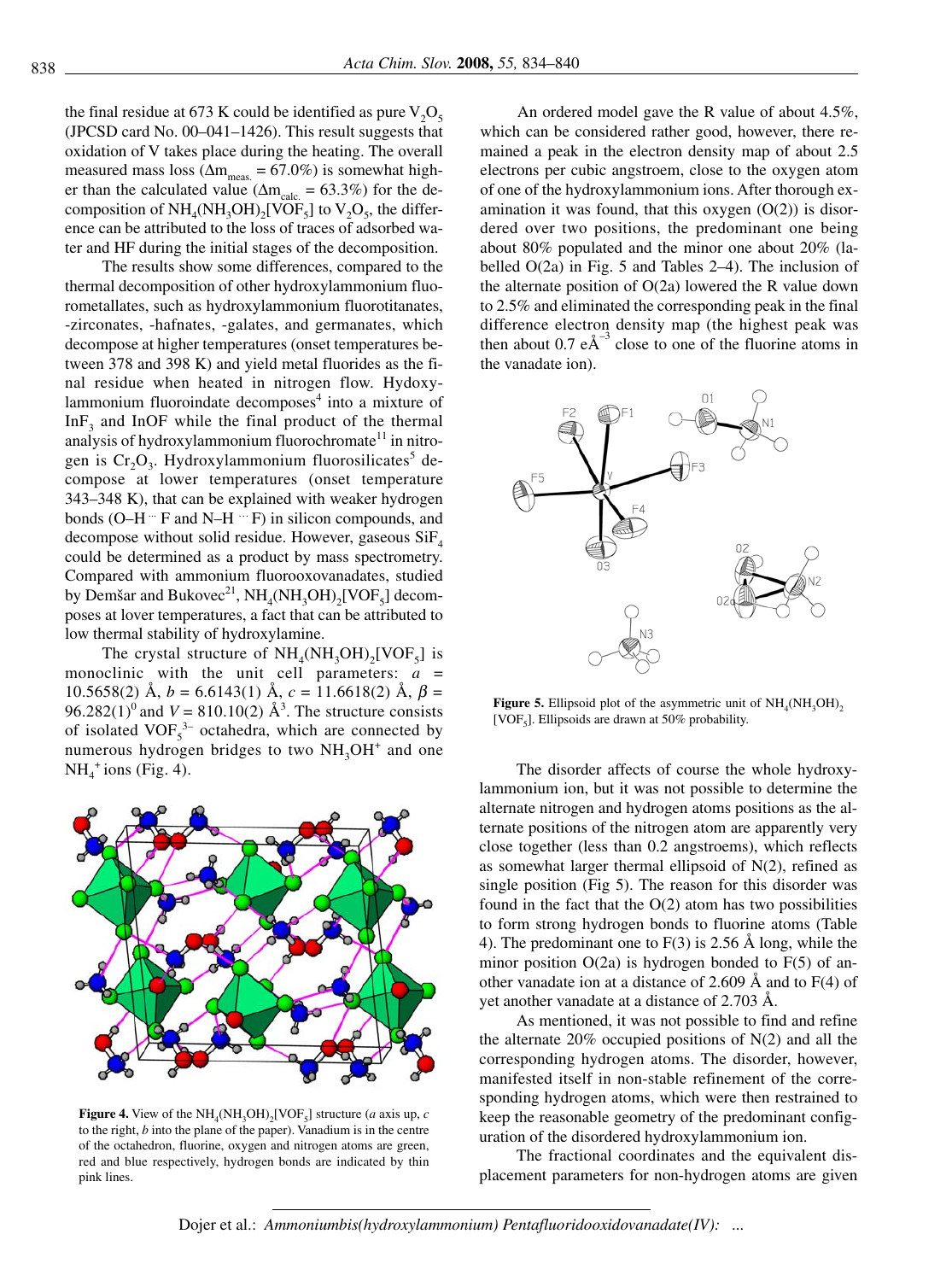in Table 2, some selected bond lengths and angles can be found in Table 3.

O–H  $\degree$  F are in the range 2.503–2.661 Å and N–H  $\degree$  F in the range 2.666 Å–2.921 Å are reported.

**Table 2.** Fractional coordinates and equivalent displacement parameters  $(\mathbf{A}^2)$  for non-hydrogen atoms of ammonium bis(hydroxylammonium) pentafluoridooxidovanadate(IV). U<sub>eq</sub> is defined as one third of the trace of the orthogonalized  $U_{ii}$  tensor.

| <b>Atom</b>    | x/a           | y/b          | z/c        | $\mathbf{U}_{\mathbf{(eq)}}$ |
|----------------|---------------|--------------|------------|------------------------------|
| V              | $-0.23642(2)$ | 0.20312(3)   | 0.46221(2) | 0.0165(1)                    |
| F1             | 0.3079(1)     | 0.4897(1)    | 0.5282(1)  | 0.0228(3)                    |
| F <sub>2</sub> | 0.2235(1)     | 0.3559(1)    | 0.3184(1)  | 0.0297(4)                    |
| F <sub>3</sub> | 0.4179(1)     | 0.1651(2)    | 0.4500(1)  | 0.0322(4)                    |
| F4             | 0.2604(1)     | 0.1360(2)    | 0.6229(1)  | 0.0381(4)                    |
| F <sub>5</sub> | 0.0722(1)     | 0.3128(2)    | 0.4849(8)  | 0.0390(5)                    |
| O <sub>1</sub> | 0.0033(1)     | $-.00773(2)$ | 0.8174(1)  | 0.0311(5)                    |
| $O2*$          | 0.5391(1)     | 0.1124(3)    | 0.2739(2)  | 0.0334(1)                    |
| $O2a^*$        | 0.5651(5)     | 0.1712(1)    | 0.2076(6)  | 0.041(4)                     |
| O <sub>3</sub> | 0.1940(1)     | $-0.0169(2)$ | 0.4140(1)  | 0.0360(5)                    |
| N1             | $-0.0831(1)$  | $-0.2018(2)$ | 0.8691(1)  | 0.0243(5)                    |
| N <sub>2</sub> | 0.4520(1)     | 0.1800(2)    | 0.1855(2)  | 0.0437(8)                    |
| N <sub>3</sub> | 0.1685(1)     | 0.7486(2)    | 0.6483(1)  | 0.0238(6)                    |

 $*$  O(2) is the predominant position (population 0.778(8)), while O(2a) is minor (population 0.222(8)).

**Table 3.** Bond distances (Å) and angles (°) for ammonium bis(hydroxylammonium) pentafluoridovanadate(IV) with e.s.d.s. in parentheses.

| $V = O(3)$     | 1.606(1)    | $O(3) - V - F(4)$ | 97.73(5)  |
|----------------|-------------|-------------------|-----------|
| $V-F(4)$       | 1.915(1)    | $O(3) - V - F(5)$ | 99.68(6)  |
| $V-F(5)$       | 1.925(1)    | $O(3)-V-F(2)$     | 100.24(5) |
| $V-F(2)$       | 1.950(1)    | $O(3) - V - F(3)$ | 95.55(5)  |
| $V-F(3)$       | 1.955(1)    | $O(3) - V - F(1)$ | 175.66(6) |
| $V-F(1)$       | 2.152(1)    | $F(4)-V-F(5)$     | 88.74(4)  |
| $N(1)-O(1)$    | 1.413(2)    | $F(4)-V-F(2)$     | 161.97(4) |
| $N(2)-O(2)$    | 1.379(2)    | $F(4)-V-F(3)$     | 90.90(4)  |
| $O(2) - O(2a)$ | $0.933(3)*$ | $F(4)-V-F(1)$     | 81.42(5)  |
|                |             | $F(5)-V-F(2)$     | 86.75(4)  |
|                |             | $F(5)-V-F(3)$     | 164.68(4) |
|                |             | $F(5)-V-F(1)$     | 84.58(5)  |
|                |             | $F(2)-V-F(3)$     | 88.90(4)  |
|                |             | $F(2)-V-F(1)$     | 80.78(5)  |
|                |             | $F(3)-V-F(1)$     | 80.24(5)  |
|                |             |                   |           |

 $*$  The disordered position O(2a) is less then 1 Å apart from the predominant one O(2).

The length of the V–O bond in the structure is 1.606(1) Å and the bond lengths of V–F for the  $F(2)$  to F(5) atoms varied from 1.915(1) to 1.955(1) Å. The exception was the V–F(1) bond with a length of 2.152(1)  $\AA$ , which is the reason why the octahedra are deformed. The angles for O–V–F from  $95.55(5)$  to  $100.24(5)$ ° and for  $F-V-F$  from 80.78(5) to 90.90(4)` were determined. The N–O lengths are in good agreement with the values, reported in papers for other fluorometallates of hydroxylammine. The hydrogen bond distances N–H … F and O–H  $\cdot$  F (given in Table 3) vary from 2.560 Å for the  $O(2)$ –F(3) bond to 2.860 Å for the bond N(3)–F(5), which is in good agreement with literature data for the reported hydroxylammonium fluorometallates, where bond lengths

**Table 4.** Hydrogen bond distances (Å).

| Bond           | Distance |
|----------------|----------|
| $O(2) - F(3)$  | 2.560(2) |
| $O(1) - (F1)$  | 2.575(1) |
| $O(2a) - F(5)$ | 2.609(2) |
| $F(1) - N(1)$  | 2.684(1) |
| $O(2a) - F(4)$ | 2.703(2) |
| $F(2) - N(1)$  | 2.703(1) |
| $N(2) - O(3)$  | 2.711(1) |
| $F(3) - N(1)$  | 2.733(1) |
| $N(3) - F(1)$  | 2.742(1) |
| $N(3) - F(4)$  | 2.768(2) |
| $N(2) - F(5)$  | 2.783(2) |
| $N(3) - F(4)$  | 2.796(1) |
| $N(2) - F(2)$  | 2.831(2) |
| $N(3) - F(5)$  | 2.860(1) |

## predominant one O(2). **4. Conclusions**

In summary, we have reported the synthesis of a new hydroxylammonium fluorovanadate from aqueous solution. The crystal structure was determined by the x-ray analysis and the thermal decomposition was studied. The title compound decomposes in two steps, yielding  $NH_4VOF_3$  after the first step and  $V_2O_5$  as the final product. However, additional studies will be required before a complete understanding of all reactions taking place during thermal analysis. Magnetic measurements show a typical Curie–Weiss behaviour and the  $\mu_{\text{eff}}$  calculated from the value of Curie constant is  $1.65\mu_B$ .

The crystallographic data referred to herein have been deposited with the Fachinformationszentrum Karlsruhe (FIZ), D-76344 Eggenstein-Leopoldshafen.

Dojer et al.: Ammoniumbis(hydroxylammonium) Pentafluoridooxidovanadate(IV): ...